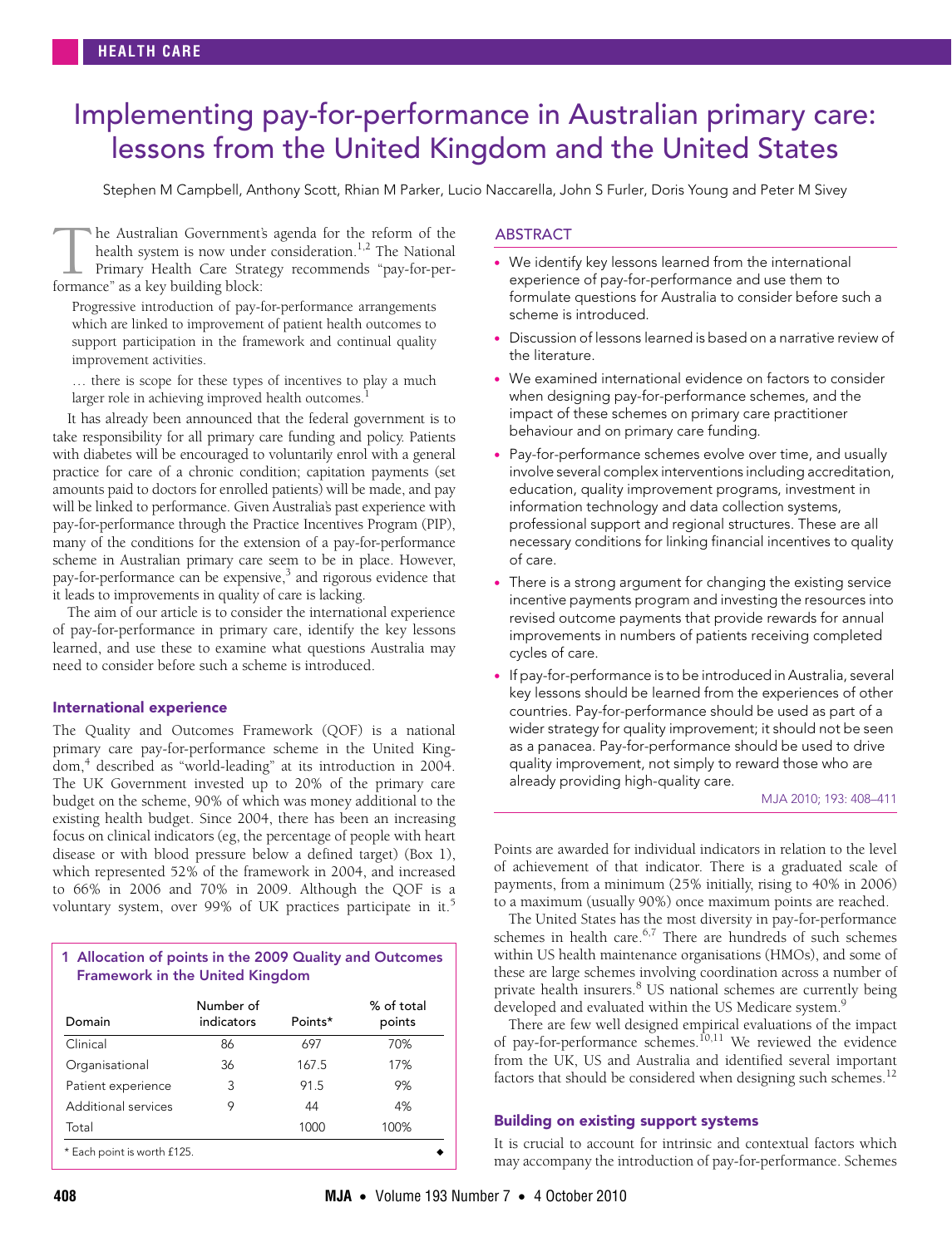evolve over time and usually involve several complex interventions, including accreditation, education, quality improvement programs (eg, guidelines and feedback), investment in information technology (IT) and data collection systems, and professional and regional support structures.<sup>12</sup> These are all necessary conditions for linking financial incentives to quality of care. In the UK, there was a long history of structural reform, performance management, clinical guideline development and development of IT infrastructure before the QOF was introduced. Critically, it was possible to collect good quality data on current baselines for quality of care from some general practices.[13](#page-3-13) Performance pay in the UK relies on data collection at the practice level. The QOF uses electronic data entry and extraction processes using agreed clinical terms (Read codes). There are no comparable nationally computerised clinical information systems in Australia, although some progress has been made through the Australian Primary Care Collaboratives. In the US, and in the Australian PIP, administrative data based on fee claims are used to calculate performance measures. This approach does not lend itself to a pay-for-performance scheme that covers multiple disease areas, because fee claims are indicators of process of care, not clinical outcomes.

## Patient enrolment

The first rule of the QOF in the UK is "first, create a register". This is possible because patients enrol with only one general practice. These registers focus predominantly on single conditions (eg, diabetes), but as the population ages and multiple morbidity is increasingly the norm, there is a need for measures that take into account the number and severity of conditions at an individual level. In Australia, disease registers are kept by practices in the PIP and by accredited practices, so enrolment is not strictly necessary for the maintenance of registers. However, enrolment would strengthen a pay-for-performance system, as it makes it easier to attribute changes in quality and performance to a specific provider responsible for coordinating the health care of patients.<sup>[7](#page-3-6)</sup> The incentives may be weaker if a patient visits multiple providers, since providers may be less likely to feel "responsible" or feel they have less control over patient outcomes. Enrolment for all patients could also prevent undesirable "double dipping" (patients appearing on the disease registers of more than one practice).

# Single funders

In the UK, negotiations to implement the QOF were simplified because a single funder (the UK Department of Health) could negotiate with doctors' representatives and agree on a new national general practitioner contract. With multiple funders, the effects of incentives introduced by any one funder will be less effective. Experience from the US suggests that when a doctor contracts with multiple insurers or HMOs, a single HMO has less influence on changing GP behaviour. The scheme coordinated by the Integrated Healthcare Association in California has greater influence because it is a collaboration of several insurers in California that use payfor-performance schemes covering 17% of the population (6.2 million people). The insurers pay 60% of the capitation payments to medical groups.<sup>[7,](#page-3-6)14</sup> In Australia, the federal government currently funds most GP services, but non-GP primary care services are often funded by state governments. Planned reform includes the federal government becoming the sole government funder of primary care services. Patients will continue to contribute through

copayments, which could dilute the effect of a pay-for-performance scheme.

## Reward quality improvement

The UK QOF policy documents do not mention rewarding improvement in quality of care, just "providing" it. None of the incentives reward quality improvements, only achieving targets for "intermediate" outcome measures.[15](#page-3-15) No scheme directly measures or rewards improvements in health, as patients' health-related quality of life before and after interventions is not routinely measured. The Californian Integrated Healthcare Association scheme had clear objectives for rewarding improvements in quality, but the incentives actually rewarded attainment of target levels of performance or position in relative rankings, not change or improvement. The US Medicare Physician Group Practice Demonstration scheme includes both threshold targets to reward achieve-ment and an improvement target.<sup>[9](#page-3-8)</sup>

There are several reasons why rewarding the achievement of a specified level of quality may not be as effective as rewarding improvements in quality. First, for those already providing highquality care, the reward represents a windfall financial gain with no incentive to change behaviour. The QOF could be regarded as another way of paying GPs, rather than encouraging improvements in quality of care through changed behaviour. Second, rewarding the achievement of a threshold of quality does not encourage further improvements in quality beyond the threshold. Third, for doctors with very low baseline levels of quality, the costs of achieving a relatively high threshold may seem prohibitive and they may not participate. These are the very groups where substantial gains in quality of care could be made at little additional cost.

Rewarding improvements in quality would encourage those with low baseline levels of quality to improve their care (ie, where the largest increases are likely to be made).  $6,16,17$  $6,16,17$  $6,16,17$  This can be achieved either by setting successive thresholds close together (eg, at 5% intervals) or to pay only when a certain increase has been achieved (eg, a 5% increase). Additional costs for those achieving a given change in quality from a low baseline are likely to be lower than the costs for those already providing high-quality care, where the "easy" gains have already been made. The increasing costs of achieving each successive improvement should then be reflected in the payment schedule. Rewards for those who already provide high-quality care, but find it difficult to improve any further, should be part of a background payment scheme rather than a key element of the pay-for-performance scheme.

## Unintended consequences

Possible unintended consequences, such as a focus on the remunerated areas at the cost of unremunerated areas ("gaming"), need to be thought through and managed carefully. Few empirical studies have examined potential adverse consequences of pay-for-performance.<sup>[18](#page-3-18)</sup> The QOF was intended to reward quality of care rather than numbers of registered patients, and also to improve data capture, care processes, patient outcomes and doctors' work-ing conditions.<sup>[4](#page-3-3)</sup> However, evidence suggests that over the lifetime of the QOF, patients in the UK now find it harder to obtain continuity of care.<sup>[19](#page-3-19)</sup> Other evidence from the UK suggests that there were *positive* spillovers to unremunerated disease areas.<sup>[20,](#page-3-20)[21](#page-3-21)</sup> A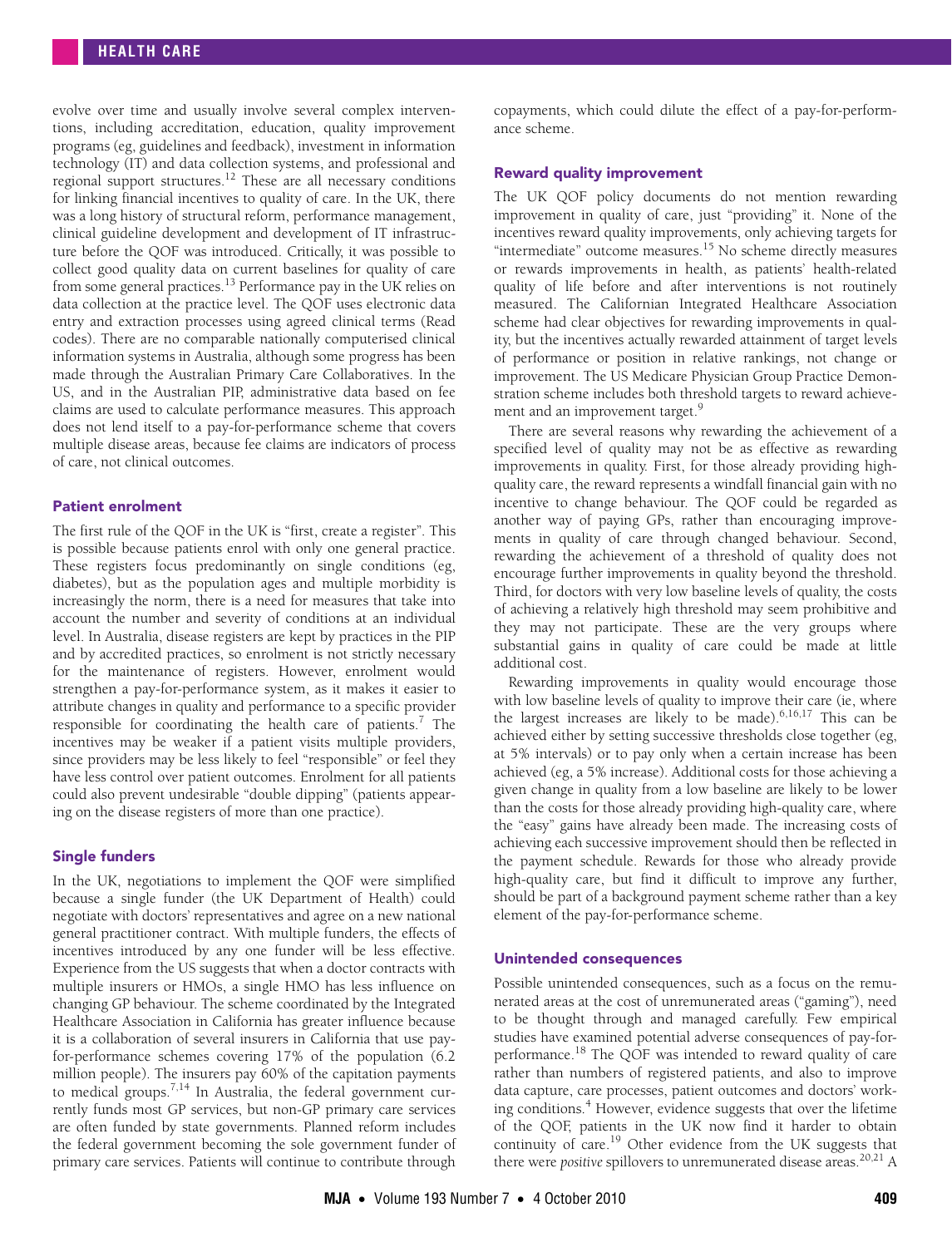practice that provides high-quality care in one disease area is also likely to provide high-quality care in other disease areas.

Gravelle and colleagues found that UK GPs who failed to score maximum QOF points in the first year "gamed" the system by increasing their exception-reported patients (patients who would not count in their QOF scores) in the following years.[22](#page-3-22) "Patient dumping" is therefore another risk in pay-for-performance schemes.<sup>[18](#page-3-18)</sup> There is also a risk that external incentives may crowd out intrinsic motivation (the desire to do a task well for its own sake), especially if the external incentives are not closely aligned to doctors' views of their role.<sup>23</sup> Current evidence suggests that financial incentives are most likely to be effective in influencing professional behaviour when performance measures and rewards are aligned to the values of the staff being rewarded.<sup>[24](#page-3-24)</sup>

In the UK, practice nurses have absorbed a higher proportion of the clinical workload associated with the QOF.<sup>[23](#page-3-23)</sup> One unintended consequence is that nurses do not benefit directly from the incentives that drive their work.[25](#page-3-25) Payments to individual professionals may not encourage team work or coordination of care (and thus may not improve quality of care when team-based coordinated care is needed) if there are large differences in payments between team members.<sup>25</sup>

# Proportion of revenue paid

A balance needs to be achieved in deciding how much funding will be allocated to pay-for-performance schemes. The QOF substantially overspent initially, because GP performance was underestimated before the scheme was introduced.<sup>26</sup> Additional government spending on health care was used to fund the scheme, including a substantial increase in doctors' incomes of 35% over 2 years, when the scheme was introduced. The 20%–25% of doctor income that comes from the QOF contrasts sharply with the experience of using pay-for-performance in the US, where rewards were less than 10% of revenue, which may not have been large enough to cover the costs of changing behaviour.<sup>[6-](#page-3-5)[8](#page-3-7)</sup> Incentives were funded from within existing budgets or savings, and so for some schemes no new resources were invested. Australian Medicare data from 2003 suggest that the PIP represented an average of 9% of GPs' revenue from Medicare, $27$  though only a proportion of

### 2 Key implemention factors for pay-for-performance in Australia

- Pay-for-performance should be one part of a wider strategy for quality improvement.
- Data collection systems need to be developed. The mix of organisational, clinical and patient experience indicators need to be articulated and agreed on.
- The purpose of pay-for-performance should be rewarding quality improvement, with quality maintenance rewarded using existing payment systems.
- Stable, enrolled populations and a single funder will strengthen incentives.
- There is little evidence on the optimal proportion of revenue from pay-for-performance. The United Kingdom proportion of 20%– 25% is likely to be too high; in the United States it is usually less than 10%.
- Incentives for teams or individuals should be carefully considered.
- Unintended consequences should be carefully considered.

this would have been used for the pay-for-performance elements (service incentive payments  $\left[\frac{\text{SIPS}}{28}\right]^{28}$  and outcome payments). There is little evidence to suggest what proportion of revenue should be paid using pay-for-performance, but the 20%–25% of revenue in the QOF is likely to be too high.

#### Team incentives

There should be a mix of payments to the practice and to individual health professionals for quality improvements. There is little evidence to suggest that one or the other should be targeted.<sup>[29](#page-3-29)</sup> Paying teams raises issues of how a team is defined, and how the financial rewards are used by the team.<sup>[3](#page-3-2)[,30](#page-3-12)</sup> These issues may mitigate the intended effect of the financial incentives, though it does give discretion to the team to use the rewards in a number of ways, which might include investing in further quality improve-ments, or directly rewarding team members, or a combination.<sup>[17](#page-3-17)</sup> Any payments to team members should be equitable with respect to their skill and effort, or those who feel unfairly treated may lose motivation to change behaviour.

#### Pay-for-performance in Australia

Pay-for-performance in Australia should evolve. It is not possible to transplant a system such as the QOF to Australia, mainly because Australia does not currently have the IT infrastructure to support such a scheme. However, Australia already has a pay-forperformance scheme, with SIPs and outcome (threshold) payments for diabetes, cervical screening and Indigenous health. A practice-level data collection and reporting system is also being developed and used in the Australian Primary Care Collaboratives. These schemes could be built on and developed, while taking into account the key lessons learnt from overseas.

The PIP is already evolving. The new Indigenous health incentive requires voluntary patient enrolment as well as performance incentives. The recent announcement of voluntary enrolment for diabetes patients, along with capitation payments to practices and performance payments (yet to be defined), is an important step in this direction. Even without this, there is a strong argument for changing the existing SIP program, and re-investing the resources into revised outcome payments providing rewards for annual percentage improvements in patients receiving completed cycles of care. In the longer term, investment in quality improvement and reporting requires investment in an integrated IT infrastructure.

#### Conclusion

If pay-for-performance is to be introduced into Australia, key lessons should be learned from the experiences of other countries (Box 2). In particular, pay-for-performance should be used only as one part of a wider, multiple-systems-based strategy for quality improvement, and should not be seen as a panacea. Pay-forperformance should be used explicitly to drive quality improvement, and not simply to reward those who are already providing high-quality care. Before such a scheme is contemplated, the method of data entry and extraction should be considered a key priority, with IT specialists included early in discussions.

### Acknowledgements

Some of this research is a project of the Australian Primary Health Care Research Institute, which is supported by a grant from the Australian